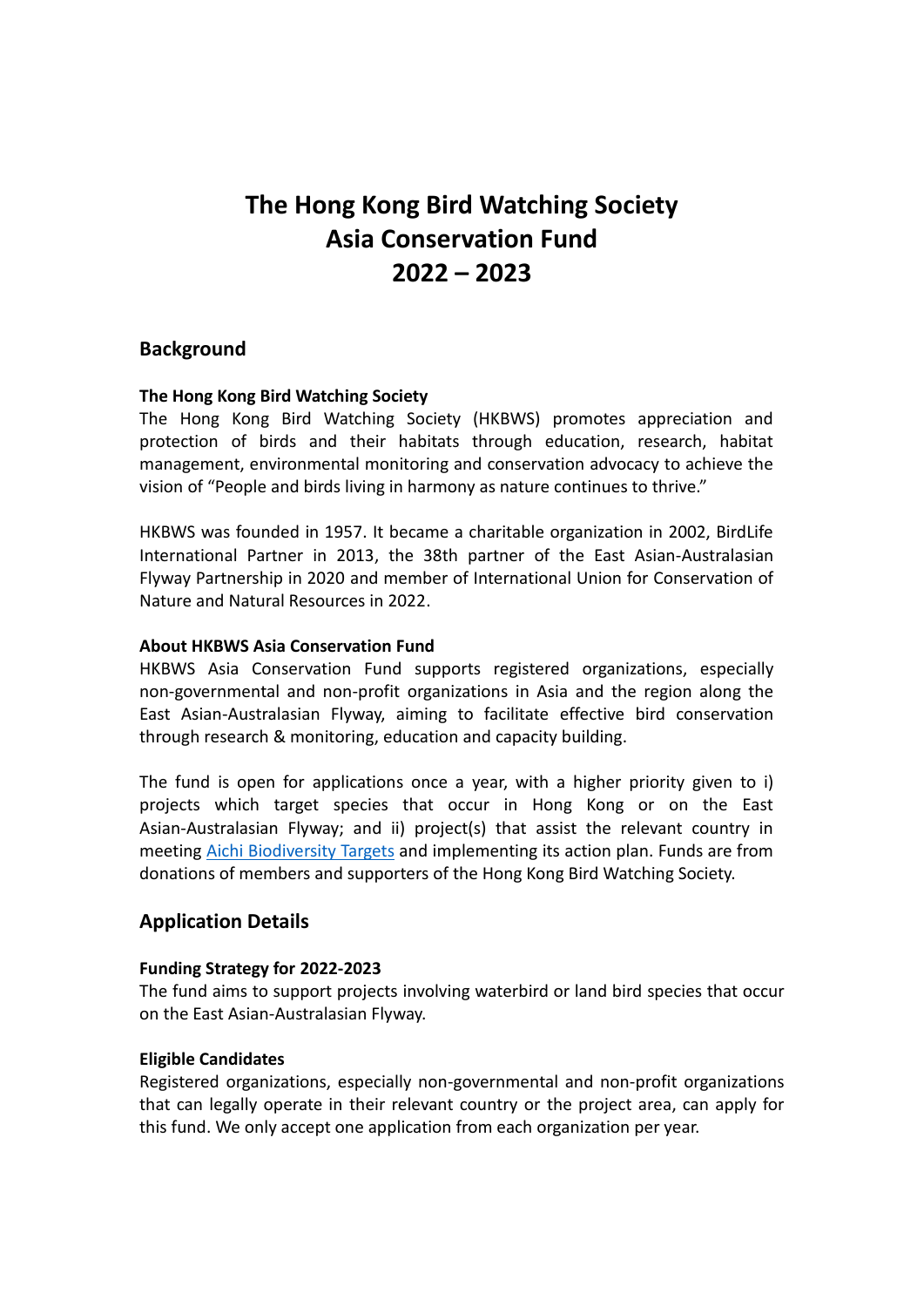## **Funding Amount**

The maximum amount for a project is **USD\$2,000**. The Hong Kong Bird Watching Society reserves the rights of final decision of the approved amount for each successful application.

Applicants should make sure their affiliation can receive funding from Hong Kong.

## **How to apply?**

Applicants can apply via Email

Applicants have to submit the following documents to [lkenneth@hkbws.org.hk](mailto:lkenneth@hkbws.org.hk)

1. A completed application form, which should not exceed 4 pages

2. A copy of documents which demonstrate that the organization can legally operate in their relevant country or the project area

## **Application Deadline**

19 June 2022 (Sunday) Hong Kong time 12:00 noon (GMT +08:00)

# **Application Process**

The Asia Conservation Fund Committee will review all applications within two months of the application deadline. The application results with approved funding amount will be notified through email.

## **Funding Payment Details**

The funding will be transferred in two installments. HKBWS will send the first installment of the funding after an agreement is signed by both sides, and the final installment will be transferred after HKBWS receives all the required reports and deliverables. Details can be seen in the next section. The applicant should ensure that their bank can receive telegraphic transfers from Hong Kong and should also provide HKBWS with the relevant bank details.